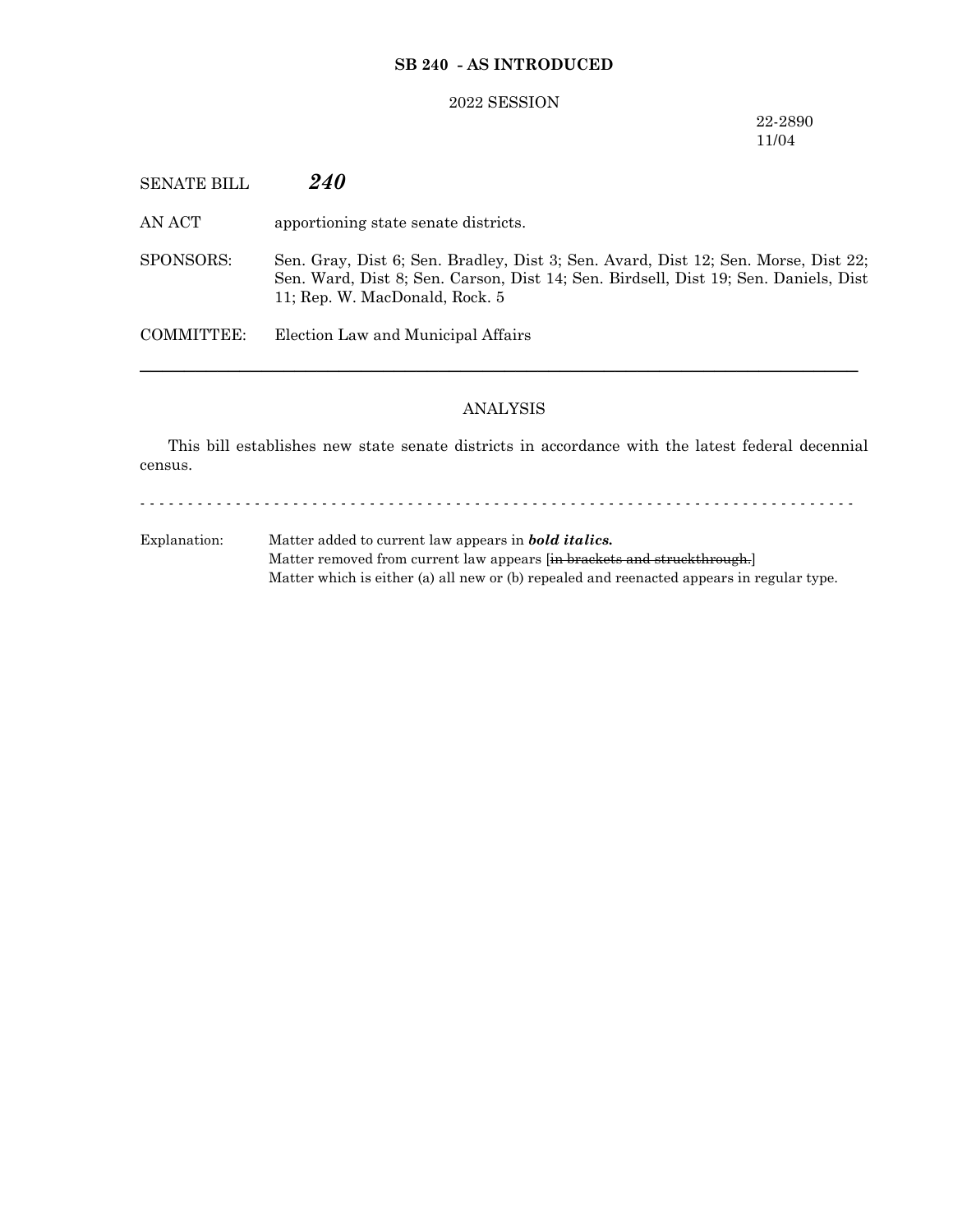#### **SB 240 - AS INTRODUCED**

## STATE OF NEW HAMPSHIRE

*In the Year of Our Lord Two Thousand Twenty Two*

1

AN ACT apportioning state senate districts.

*Be it Enacted by the Senate and House of Representatives in General Court convened:*

1 State Senate Districts. RSA 662:3 is repealed and reenacted to read as follows:

662:3 State Senate Districts. The state is divided into 24 districts for the choosing of state senators, each of which may elect one senator. The districts shall be constituted as follows: 2 3

I. Senatorial district number 1 is constituted of Atkinson & Gilmanton Academy Grant, Bath, Bean's Grant, Bean's Purchase, Benton, Berlin, Bethlehem, Cambridge, Carroll, Chandler's Purchase, Clarksville, Colebrook, Columbia, Crawford's Purchase, Cutt's Grant, Dalton, Dix's Grant, Dixville, Dummer, Easton, Errol, Erving's Location, Franconia, Gorham, Green's Grant, Hadley's Purchase, Jefferson, Kilkenny, Lancaster, Landaff, Lincoln, Lisbon, Littleton, Livermore, Low and Burbank's Grant, Lyman, Martin's Location, Milan, Millsfield, Monroe, Northumberland, Odell, Pinkham's Grant, Pittsburg, Randolph, Sargent's Purchase, Second College Grant, Shelburne, Stark, Stewartstown, Stratford, Success, Sugar Hill, Thornton, Thompson and Meserve's Purchase, Wentworth's Location, Whitefield, and Woodstock. 4 5 6 7 8 9 10 11 12

II. Senatorial district number 2 is constituted of Alexandria, Ashland, Bridgewater, Bristol, Campton, Center Harbor, Danbury, Dorchester, Ellsworth, Grafton, Groton, Haverhill, Hebron, Hill, Holderness, Meredith, New Hampton, Orange, Orford, Piermont, Plymouth, Rumney, Sanbornton, Tilton, Warren, Wentworth, and Wilmot. 13 14 15 16

III. Senatorial district number 3 is constituted of Albany, Bartlett, Brookfield, Chatham, Conway, Eaton, Effingham, Freedom, Hale's Location, Hart's Location, Jackson, Madison, Middleton, Milton, Moultonborough, Ossipee, Sandwich, Tamworth, Tuftonboro, Wakefield, Waterville Valley, and Wolfeboro. 17 18 19 20

IV. Senatorial district number 4 is constituted of Barrington, Dover, Rollinsford, and Somersworth. 21 22

V. Senatorial district number 5 is constituted of Canaan, Charlestown, Claremont, Cornish, Enfield, Hanover, Lebanon, Lyme, and Plainfield. 23 24

VI. Senatorial district number 6 is constituted of Alton, Barnstead, Farmington, Gilmanton, New Durham, and Rochester. 25 26

VII. Senatorial district number 7 is constituted of Andover, Belmont, Boscawen, Canterbury, Franklin, Gilford, Laconia, Northfield, Salisbury, and Webster. 27 28

VIII. Senatorial district number 8 is constituted of Acworth, Antrim, Bennington, Bradford, Croydon, Deering, Francestown, Goshen, Grantham, Hillsborough, Langdon, Lempster, Marlow, 29 30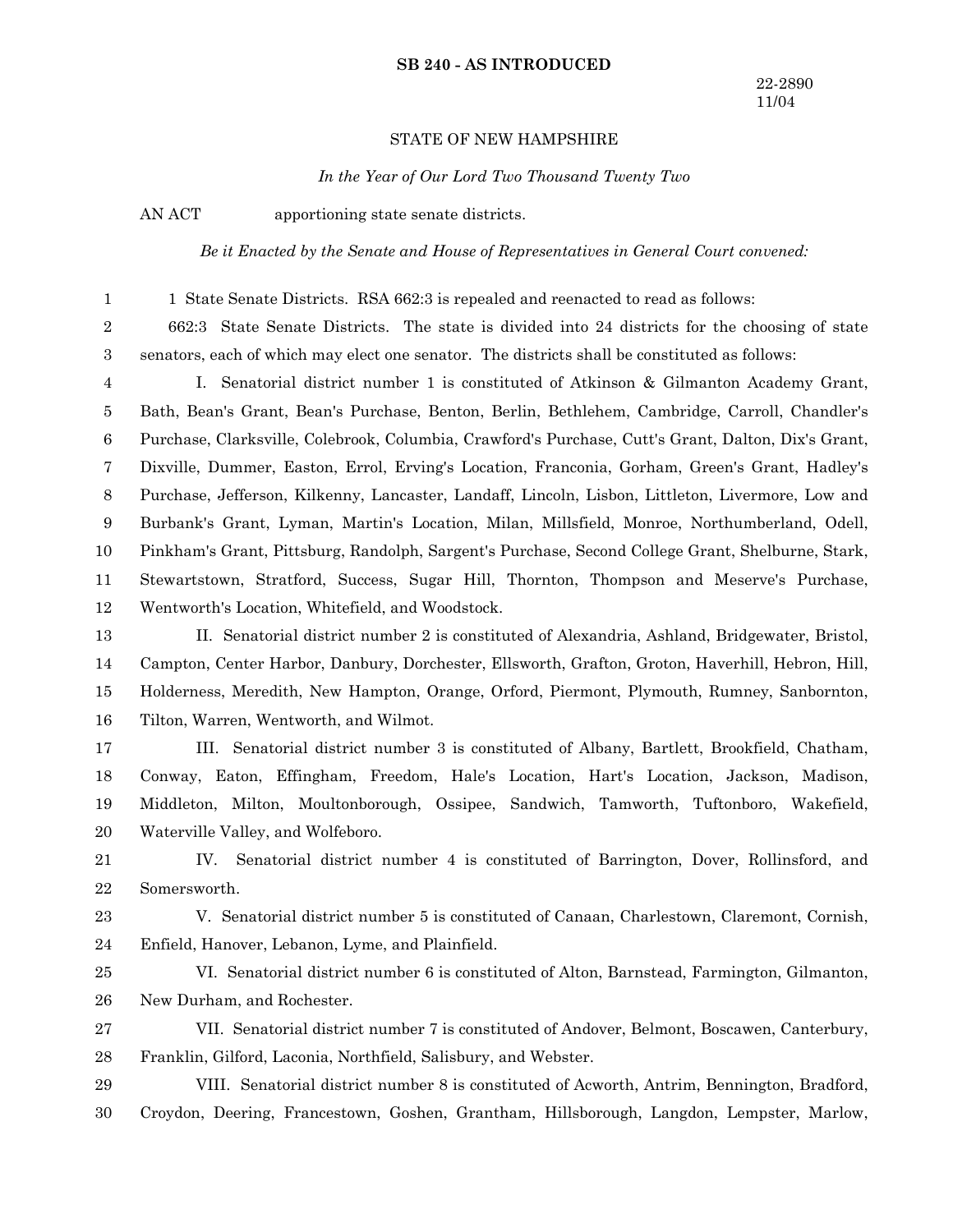## **SB 240 - AS INTRODUCED - Page 2 -**

| 1              | New London, Newbury, Newport, Springfield, Stoddard, Sunapee, Sutton, Unity, Washington,                   |
|----------------|------------------------------------------------------------------------------------------------------------|
| 2              | Weare, and Windsor.                                                                                        |
| 3              | IX. Senatorial district number 9 is constituted of Bedford, Dublin, Fitzwilliam, Greenfield,               |
| 4              | Hancock, Jaffrey, Lyndeborough, Mont Vernon, New Boston, Peterborough, Richmond, Sharon,                   |
| 5              | Temple, and Troy.                                                                                          |
| 6              | X. Senatorial district number 10 is constituted of Alstead, Chesterfield, Gilsum, Harrisville,             |
| 7              | Hinsdale, Keene, Marlborough, Nelson, Roxbury, Sullivan, Surry, Swanzey, Walpole, Westmoreland,            |
| $8\phantom{1}$ | and Winchester.                                                                                            |
| 9              | XI.<br>Senatorial district number 11 is constituted of Amherst, Merrimack, Milford, and                    |
| 10             | Wilton.                                                                                                    |
| 11             | XII.<br>Senatorial district number 12 is constituted of wards 1, 2, and 5 in Nashua, and                   |
| 12             | Brookline, Greenville, Hollis, Mason, New Ipswich, and Rindge.                                             |
| 13             | XIII. Senatorial district number 13 is constituted of wards 3, 4, 6, 7, 8, and 9 in Nashua.                |
| 14             | XIV. Senatorial district number 14 is constituted of Auburn, Hudson, and Londonderry.                      |
| 15             | Senatorial district number 15 is constituted of Concord, Henniker, Hopkinton, and<br>XV.                   |
| 16             | Warner.                                                                                                    |
| 17             | XVI. Senatorial district number 16 is constituted of wards 1, 2, and 12 in Manchester, and                 |
| 18             | Bow, Candia, Dunbarton, and Hooksett.                                                                      |
| 19             | Senatorial district number 17 is constituted of Allenstown, Chichester, Deerfield,<br>XVII.                |
| $20\,$         | Epsom, Loudon, Northwood, Nottingham, Pembroke, Pittsfield, Raymond, and Strafford.                        |
| 21             | XVIII. Senatorial district number 18 is constituted of wards 5, 6, 7, 8, and 9 in Manchester,              |
| 22             | and Litchfield.                                                                                            |
| 23             | XIX. Senatorial district number 19 is constituted of Derry, Hampstead, and Windham.                        |
| 24             | XX. Senatorial district number 20 is constituted of wards 3, 4, 10, and 11 in Manchester,                  |
| 25             | and Goffstown.                                                                                             |
| 26             | Senatorial district number 21 is constituted of Durham, Lee, Madbury, Newfields,<br>XXI.                   |
| 27             | Newington, Newmarket, and Portsmouth.                                                                      |
| 28             | Senatorial district number 22 is constituted of Atkinson, Pelham, Plaistow, and<br>XXII.                   |
| 29             | Salem.                                                                                                     |
| 30             | Senatorial district number 23 is constituted of Brentwood, Chester, Danville, East<br>XXIII.               |
| 31             | Kingston, Epping, Exeter, Fremont, Kingston, and Sandown.                                                  |
| 32             | XXIV. Senatorial district number 24 is constituted of Greenland, Hampton, Hampton Falls,                   |
| $33\,$         | Kensington, New Castle, Newton, North Hampton, Rye, Seabrook, South Hampton, and Stratham.                 |
| 34             | 2 Application. The changes in state senate districts established by this act shall not affect              |
| $35\,$         | constituencies or terms of office of senators presently in office. The state senate districts established  |
| 36             | by this act shall be in effect for the purpose of electing senators at the 2022 state general election. If |
| 37             | there shall be a vacancy in a state senate district for any reason prior to the 2022 state general         |